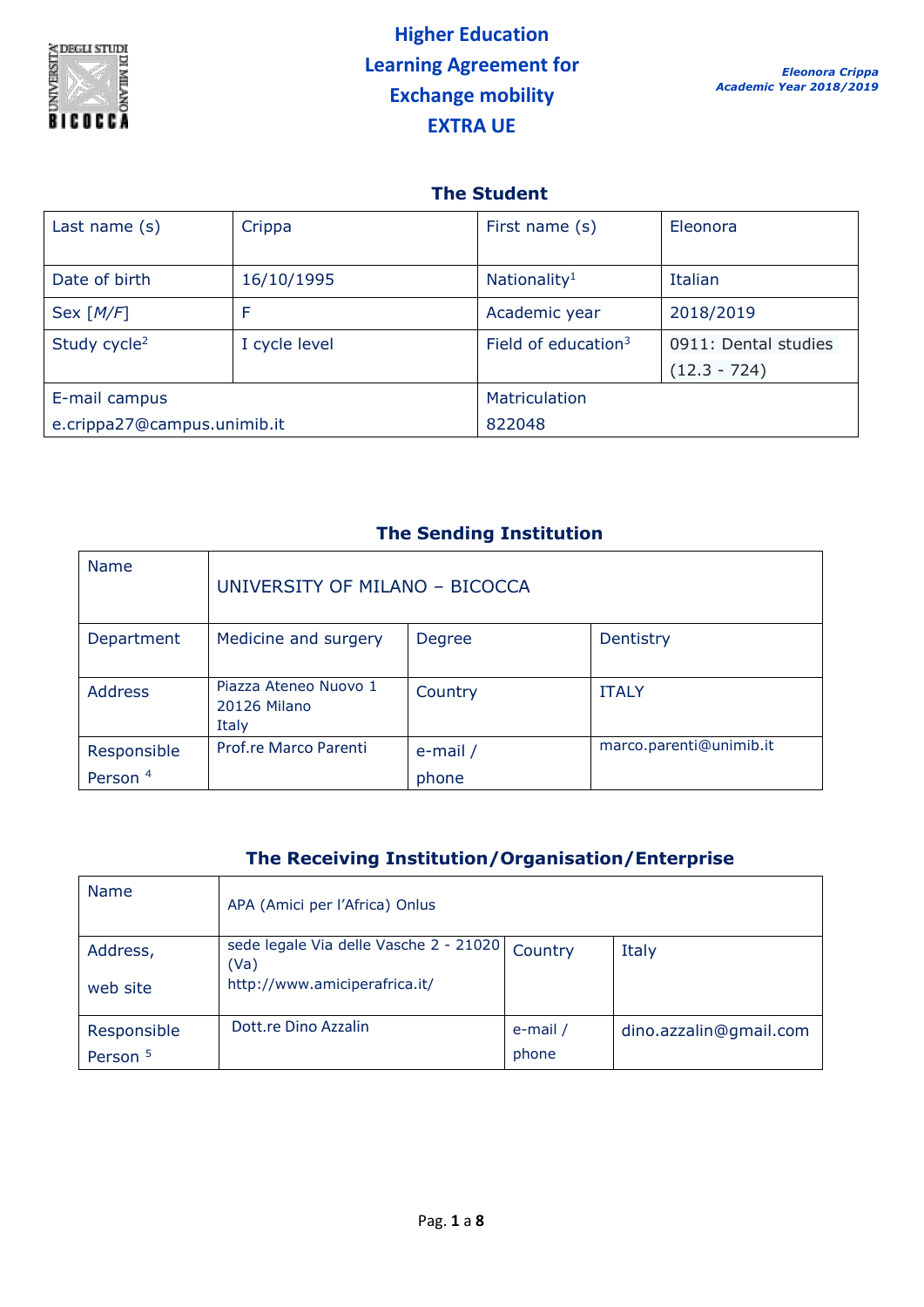

#### SENDING INSTITUTION

International Office-University of Milano - Bicocca Via Vizzola 5, 20126 Milano- Italy Students coming from Milan: [outgoing.extraue@unimib.it](mailto:outgoing.extraue@unimib.it) Students coming to Milan: [incoming.erasmus@unimib.it](mailto:incoming.erasmus@unimib.it)

#### RECEIVING INSTITUTION/ORGANISATION/ENTERPRISE

Amici per l'Africa- APA.

Sede legale: via delle Vasche 2- 21020 Casciago (VA)

Email: [info@amiciperafrica.it](mailto:info@amiciperafrica.it)

Dr. Dino Azzalin - Presidente (Varese) 335 716 0257

Odt. Bondi Giuseppe - Vicepresidente (Empoli) 348 031 6103

Cremona Cristina - Segretaria (Varese) 340 369 0645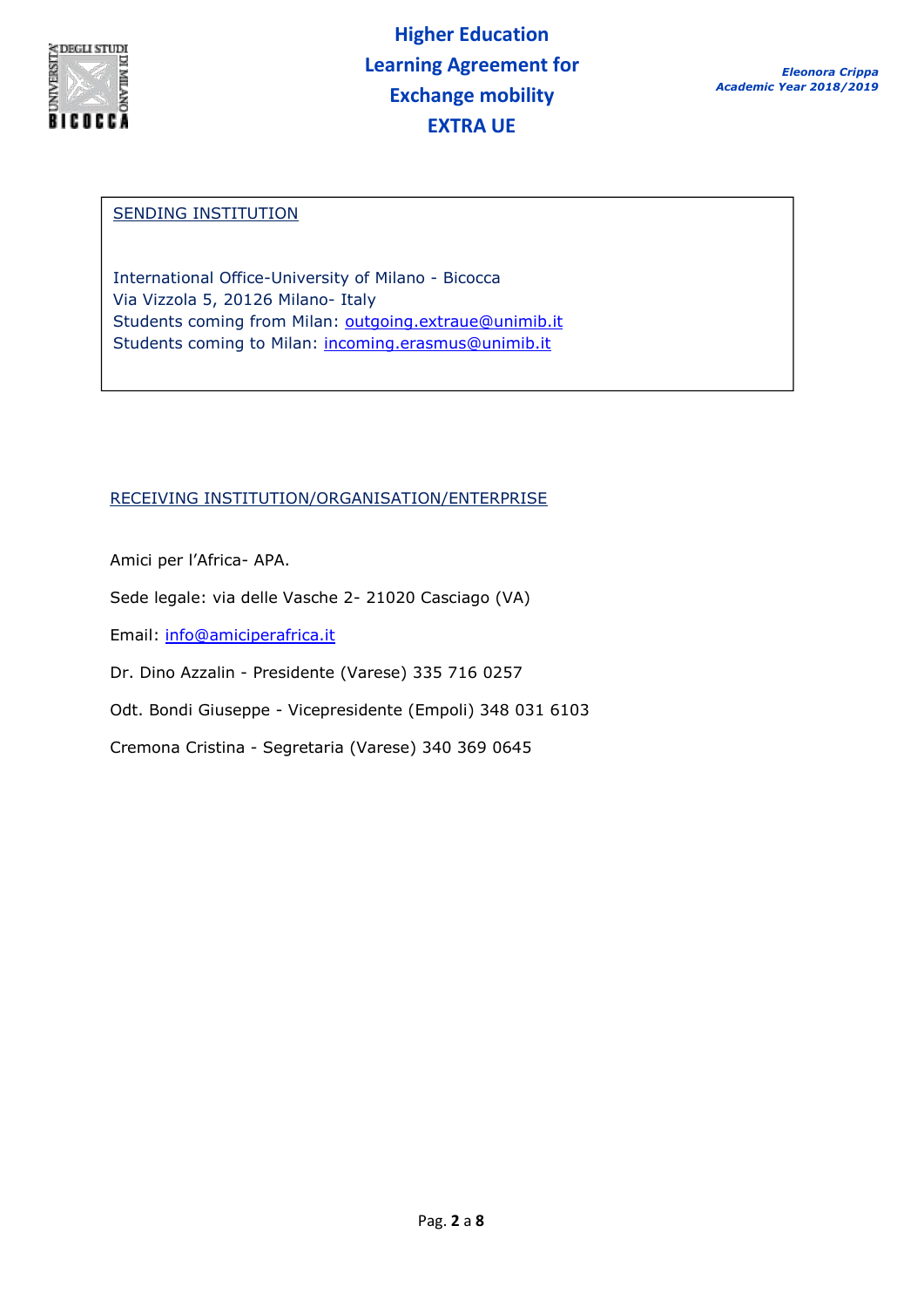

# **BEFORE THE MOBILITY**

### **TABLE A. Mobility project at the Receiving Institution/Organisation/Enterprise**

#### **Planned period of the mobility:**

from *[day/month/year]* 31/07/2019 to *[day/month/year]* 02/09/2019

#### **Mobility project title:**

Dentistry traineeship in Tanzania

#### **Detailed program of the Mobility project:***(1500 characters)*

The experience will take place in Tanzania, in a small hospital in Mikumi. The activity includes spending the day shadowing experienced doctors and nurses, learning all about their day-to day work. There will be the possibility to attend the dental clinic, see what the main duties of a dentist are (in terms of prevention and health-care). It'll be a great opportunity to get an insight into the health-care challenges people face everyday. The daily routine starts at 9 am and ends at 3 pm approximately (lunch break between 12 am and 1 pm). The number of working hours per week is about 25.The aim of this project is to learn the basic dental practice in a totally different reality from the European one. During this period the student, indeed, can be aware of which oral pathologies are more common in Tanzania (how to make diagnosis and give the right therapy); and it'll be able to understand how to relate with patients. The student will also give a contribute in helping the development of health-care system and make the local people conscious of the main principles of techniques in term of prevention.

#### **Knowledge**, **skills and competences to be acquired by the end of the mobility period (expected project Outcomes):** *(1500 characters)*

This kind of activity will give to the student the opportunity to face with a totally different reality from the common one. This means dental volunteers will always need to be flexible and assist local staff in coming up with creative solutions to problems, while, most of the time, dealing with less than state-of the-art equipment. There will be also the opportunity to cooperate with other people in a team work, becoming more responsible and able to take decisions in difficult situations.

**Monitoring and evaluation plan of the student:** *(1500 characters)*

The student will be supervised by a local coordinator during all the period. The student will be helped by the local doctors to learn the basic techniques of dentistry and to be a part of a medical equip. The number of working hours per week is 25. The daily routine starts at 9 am and ends at 3 pm. At the end of each week there will be the possibility to analyze the past week and discuss about the possible difficulties came up. Weekends are free.

| The level of language competence <sup>6</sup> in English <i>[indicate here the main language of work]</i> |  |  |  |  |  |                                                                                        |
|-----------------------------------------------------------------------------------------------------------|--|--|--|--|--|----------------------------------------------------------------------------------------|
| that the trainee already has or agrees to acquire by the start of the mobility period is:                 |  |  |  |  |  |                                                                                        |
|                                                                                                           |  |  |  |  |  | $A1 \Box$ $A2 \Box$ $B1 \Box$ $B2 \boxtimes$ $C1 \Box$ $C2 \Box$ Native speaker $\Box$ |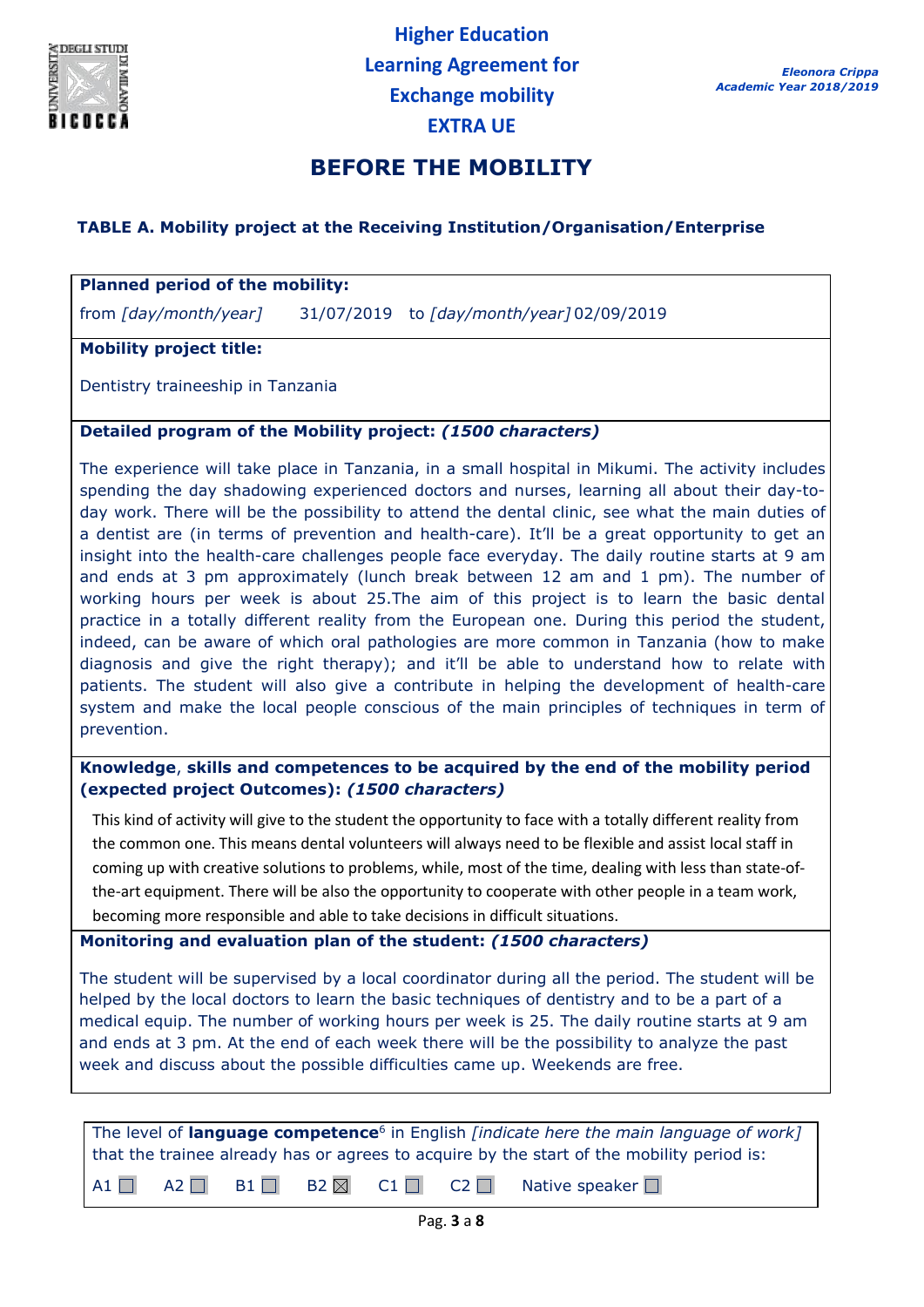

#### **TABLE B. Sending Institution**

The Mobility project is **embedded in the curriculum** and upon satisfactory completion of the Mobility project, the institution undertakes to:

- Award 4 ECTS credits (or equivalent).
- Give a grade based on: Mobility project certificate Final report  $\Box$  Interview  $\Box$
- Record the Mobility project in the student's Diploma Supplement (or equivalent) Yes  $No<sub>1</sub>$

The Sending Institution will provide an accident insurance to the student (if not provided by the Receiving Institution/Organisation/Enterprise): Yes , No □

The accident insurance covers:

- accidents during travels made for work purposes: Yes , No  $\Box$
- accidents on the way to work and back from work: Yes , No  $\Box$

The Sending Institution will provide a liability insurance to the student (if not provided by the Receiving Institution/Organisation/Enterprise)? Yes , No □

#### **TABLE C. Receiving Institution/Organisation/Enterprise**

| The Receiving Institution/Organisation/Enterprise will provide an accident insurance to the<br>student (if not provided by the Sending Institution): Yes $\Box$ No $\boxtimes$                     |
|----------------------------------------------------------------------------------------------------------------------------------------------------------------------------------------------------|
| The accident insurance covers:                                                                                                                                                                     |
| - accidents during travels made for work purposes: Yes $\Box$ No $\boxtimes$                                                                                                                       |
| - accidents on the way to work and back from work: Yes $\Box$ No $\boxtimes$                                                                                                                       |
| The Receiving Institution/Organisation/Enterprise will provide a liability insurance to the<br>student (if not provided by the Sending Institution): Yes $\Box$ No $\boxtimes$                     |
| The Receiving Institution/Organisation/Enterprise will provide appropriate support and<br>equipment to the student.                                                                                |
| Upon completion of the mobility project, the Receiving Institution/<br>Organisation/Enterprise undertakes to issue a Mobility Project Certificate within<br>5 weeks after the end of the mobility. |

By signing this document, the student, the Sending Institution and the Receiving Institution/ Organisation/Enterprise confirm that they approve the Learning Agreement for Exchange Mobility EXTRA EU and that they will comply with all the arrangements agreed by all parties.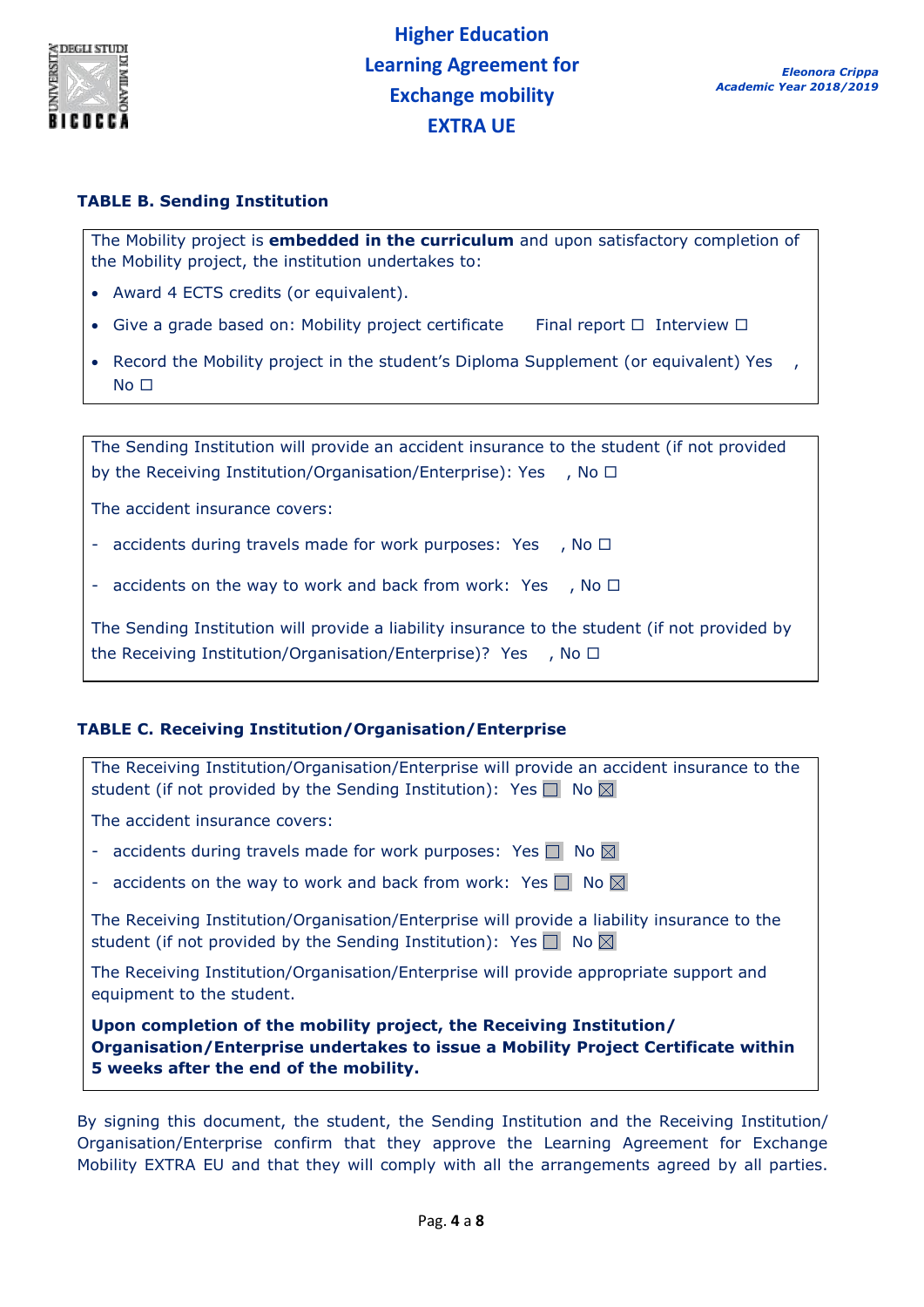

# **Higher Education Learning Agreement for Exchange mobility EXTRA UE**

The student and Receiving Institution/Organisation/Enterprise will communicate to the Sending Institution any problem or changes regarding the mobility period.

#### **COMMITMENT**

| <b>Student</b>                                                          |                                                     |  |  |
|-------------------------------------------------------------------------|-----------------------------------------------------|--|--|
| Name: Eleonora Crippa                                                   |                                                     |  |  |
|                                                                         | Student's campus email: e.crippa27@campus.unimib.it |  |  |
| Student's signature                                                     | L.S. Date: 23/02/2019                               |  |  |
|                                                                         |                                                     |  |  |
| <b>Responsible person at the Sending Institution</b>                    |                                                     |  |  |
| Name: Marco Parenti                                                     | Position: Coordinator of international programs     |  |  |
| Responsible person's unimib email: marco.parenti@unimib.it              |                                                     |  |  |
| Responsible person's signature                                          | Date:                                               |  |  |
|                                                                         |                                                     |  |  |
| Responsible person at the Receiving Institution/Organisation/Enterprise |                                                     |  |  |
| Dino Azzalin<br>Name:                                                   | Position: President of APA-Amici per l'Africa Onlus |  |  |

Responsible person's email: dino.azzalin@gmail.com

| Responsible person's signature | Lino Bzol. | Date: 20/02/2019 |
|--------------------------------|------------|------------------|
|                                |            |                  |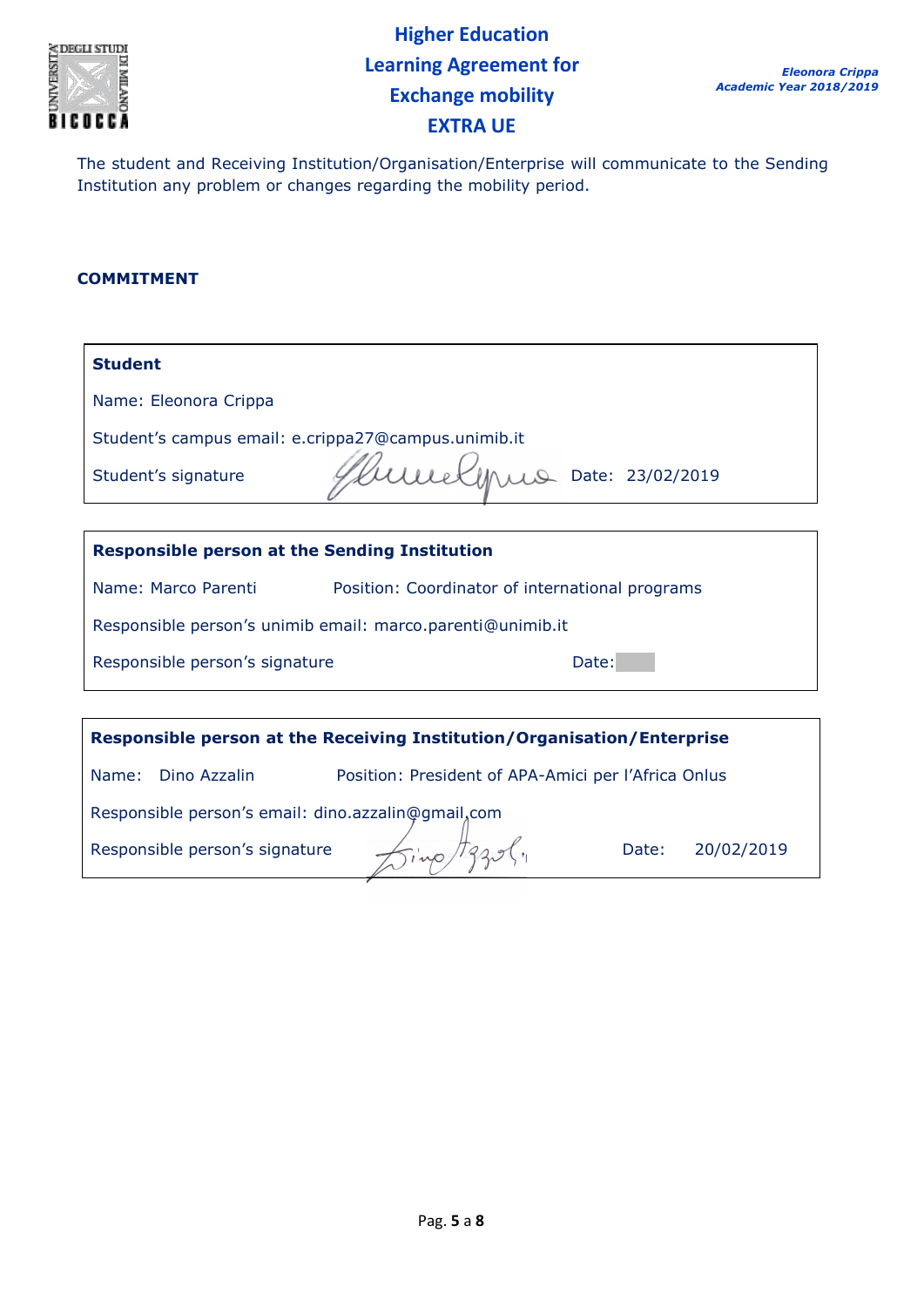

# **DURING THE MOBILITY**

**TABLE A2. Exceptional Changes to the Mobility project at the Receiving Institution/Organisation/Enterprise**

**Mobility period change**

from *[day/month/year]* till *[day/month/year]*

**Detail any change to the Mobility project**

| <b>Student</b>          |
|-------------------------|
| Name:                   |
| Student's campus email: |
| Student's signature:    |
| Date:                   |

| <b>Responsible person at the Sending Institution</b> |  |  |  |
|------------------------------------------------------|--|--|--|
| Name:<br>Position:                                   |  |  |  |
| Responsible person's unimib email:                   |  |  |  |
| Responsible person's signature                       |  |  |  |
| Date:                                                |  |  |  |

| Responsible person at the Receiving Institution/Organisation/Enterprise |  |  |
|-------------------------------------------------------------------------|--|--|
| Position:<br>Name:                                                      |  |  |
| Responsible person's email:                                             |  |  |
| Responsible person's signature                                          |  |  |
| Date:                                                                   |  |  |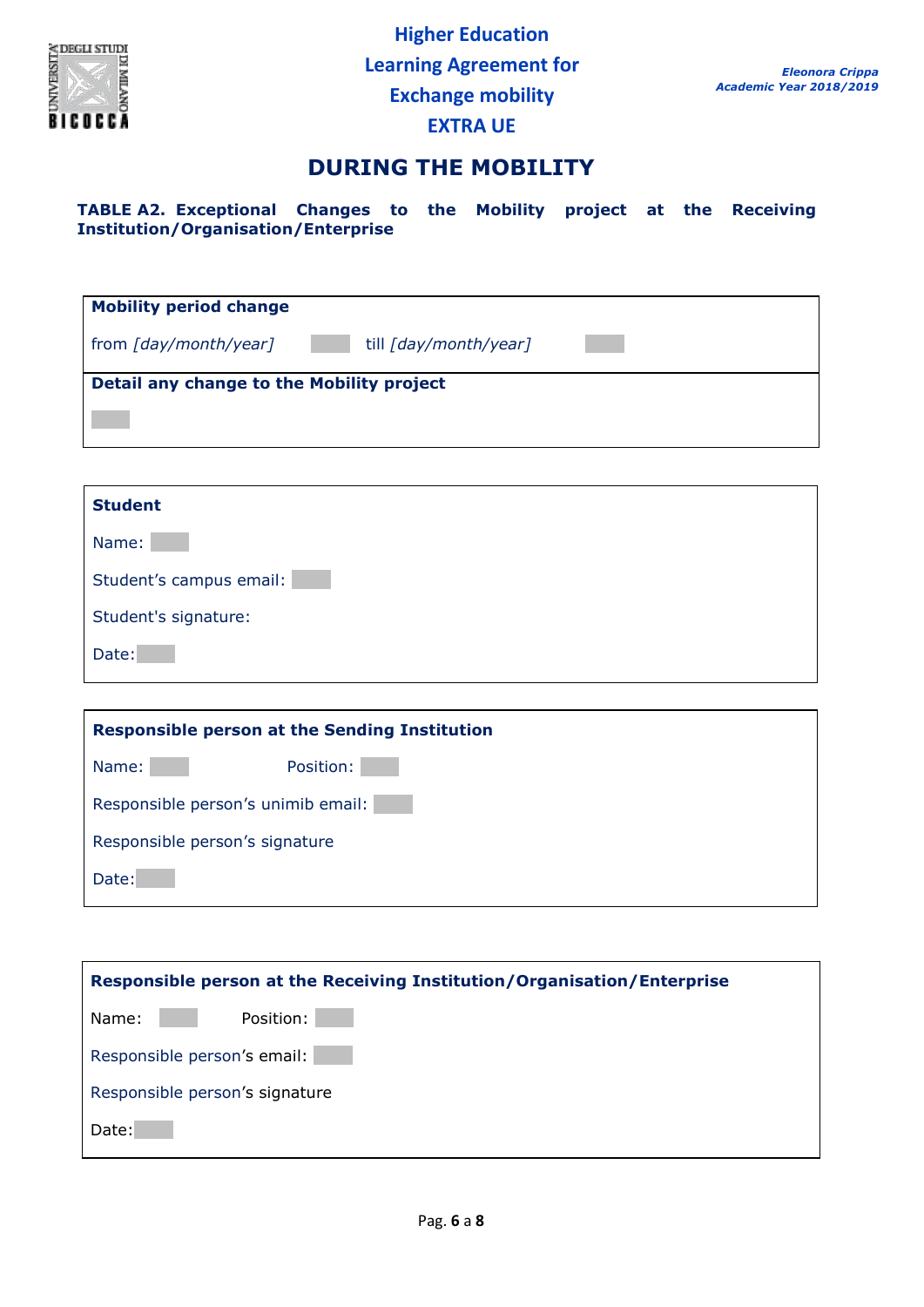

# **AFTER THE MOBILITY**

**TABLE D. Project mobility Certificate by the Receiving Institution/ Organisation/Enterprise**

**Name of the Student**

**Name of the Receiving Institution Organisation/Enterprise:**

**Address of the Receiving Institution/Organisation/Enterprise** *[street, city, country, phone, e-mail address]***, website:**

**Start date and end date of the mobility:** from *[day/month/year]* to *[day/month/year]*

**Activity report:**

**Evaluation of the student:**

| Responsible person at the Receiving Institution/Organisation/Enterprise: |         |  |
|--------------------------------------------------------------------------|---------|--|
| Name:                                                                    |         |  |
| Position:                                                                |         |  |
| Phone number:                                                            | E-mail: |  |
| Responsible person's signature:                                          |         |  |